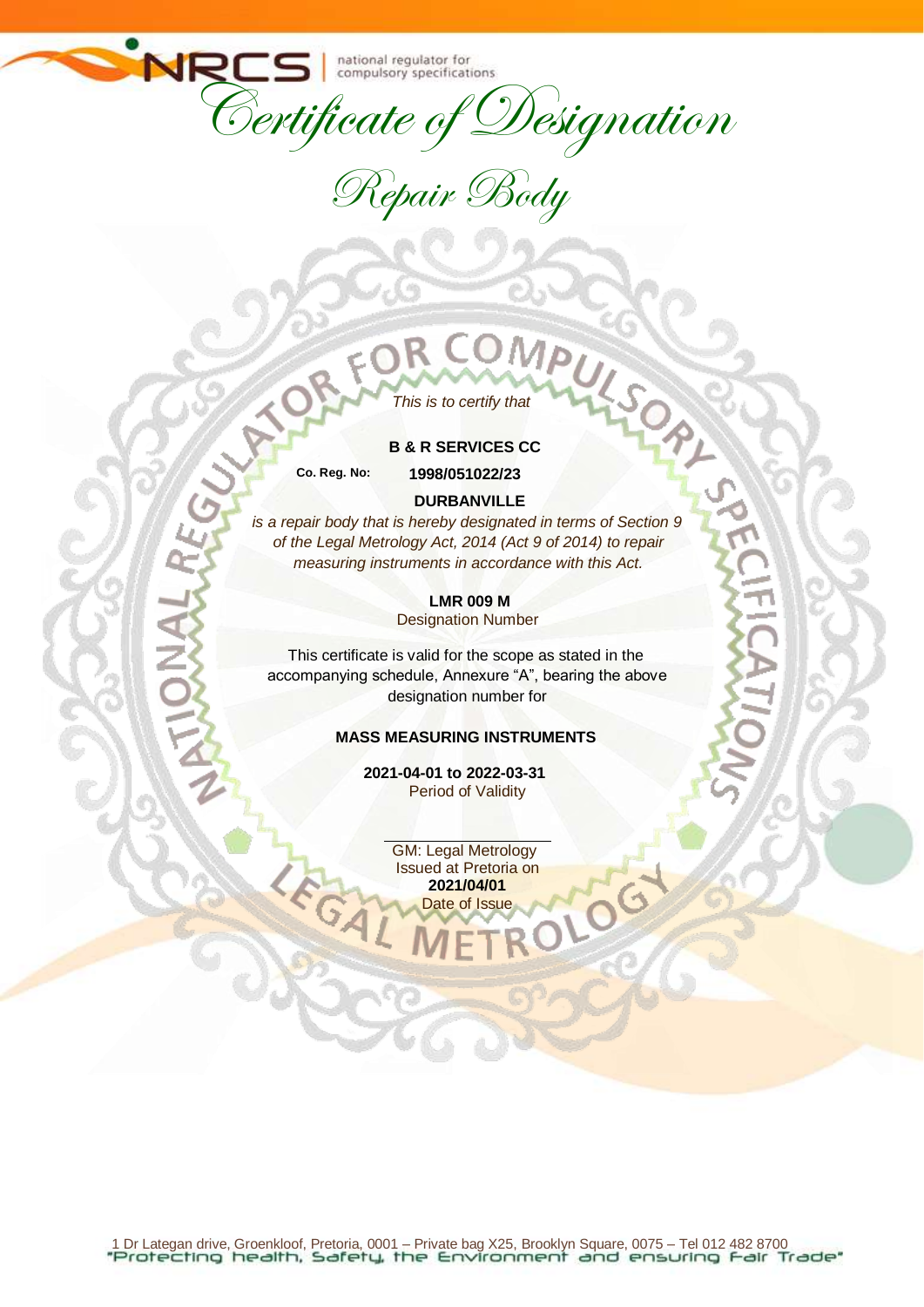

### **ANNEXURE A**

### **SCHEDULE OF DESIGNATION**

# **LEGAL METROLOGY Number:**

#### **LMR 009 M**

| <b>Registered Name of Body</b>                                                                                                                                                                                             |        |                                                              |                                                                                                                                |                                  |  |  |  |
|----------------------------------------------------------------------------------------------------------------------------------------------------------------------------------------------------------------------------|--------|--------------------------------------------------------------|--------------------------------------------------------------------------------------------------------------------------------|----------------------------------|--|--|--|
| <b>B &amp; R SCALE SERVICES CC</b><br>Co. Reg. No: 1998/051022/23                                                                                                                                                          |        |                                                              |                                                                                                                                |                                  |  |  |  |
| <b>Permanent Address of Body</b><br>Unit 5, New Tech Park<br>Lilie Street<br>Durbanville                                                                                                                                   |        | <b>Postal Address:</b><br>P O Box 242<br>Durbanville<br>7551 |                                                                                                                                |                                  |  |  |  |
| 7550                                                                                                                                                                                                                       |        |                                                              |                                                                                                                                |                                  |  |  |  |
| <b>Authorized Person:</b>                                                                                                                                                                                                  | Tel:   | $(021)$ 975-2902                                             | lssue No.:                                                                                                                     | 2021/01                          |  |  |  |
| Mr. DJ Beecroft<br>(Technical Manager)                                                                                                                                                                                     | Fax:   | $(021)$ 975-3283                                             | Date of Issue:                                                                                                                 | 01 April 2021                    |  |  |  |
|                                                                                                                                                                                                                            | Email: | beecroft@mweb.co.za                                          | <b>Expiry Date:</b>                                                                                                            | 31 March 2022                    |  |  |  |
| YOU ARE HEREBY DESIGNATED TO VERIFY INSTRUMENTS IN THE FOLLOWING CATEGORIES                                                                                                                                                |        |                                                              |                                                                                                                                |                                  |  |  |  |
| <b>SCOPE OF DESIGNATION</b>                                                                                                                                                                                                |        | <b>RANGE</b>                                                 | <b>ACT, REGULATIONS,</b>                                                                                                       | <b>STANDARDS, SPECIFICATIONS</b> |  |  |  |
| Non-automatic self-indicating scales:<br>Self-indicating digital scales (excluding<br>vehicle scales)<br>Non-automatic conventional non-self-<br>indicating scales:<br>Compound lever scales (excluding vehicle<br>scales) |        | 1 kg to 3 000 kg                                             | Legal Metrology Act, 2014<br>(Act 09 of 2014)<br>Legal Metrology Regulations 2017<br>Regulations 84 and 90<br><b>SANS 1649</b> |                                  |  |  |  |

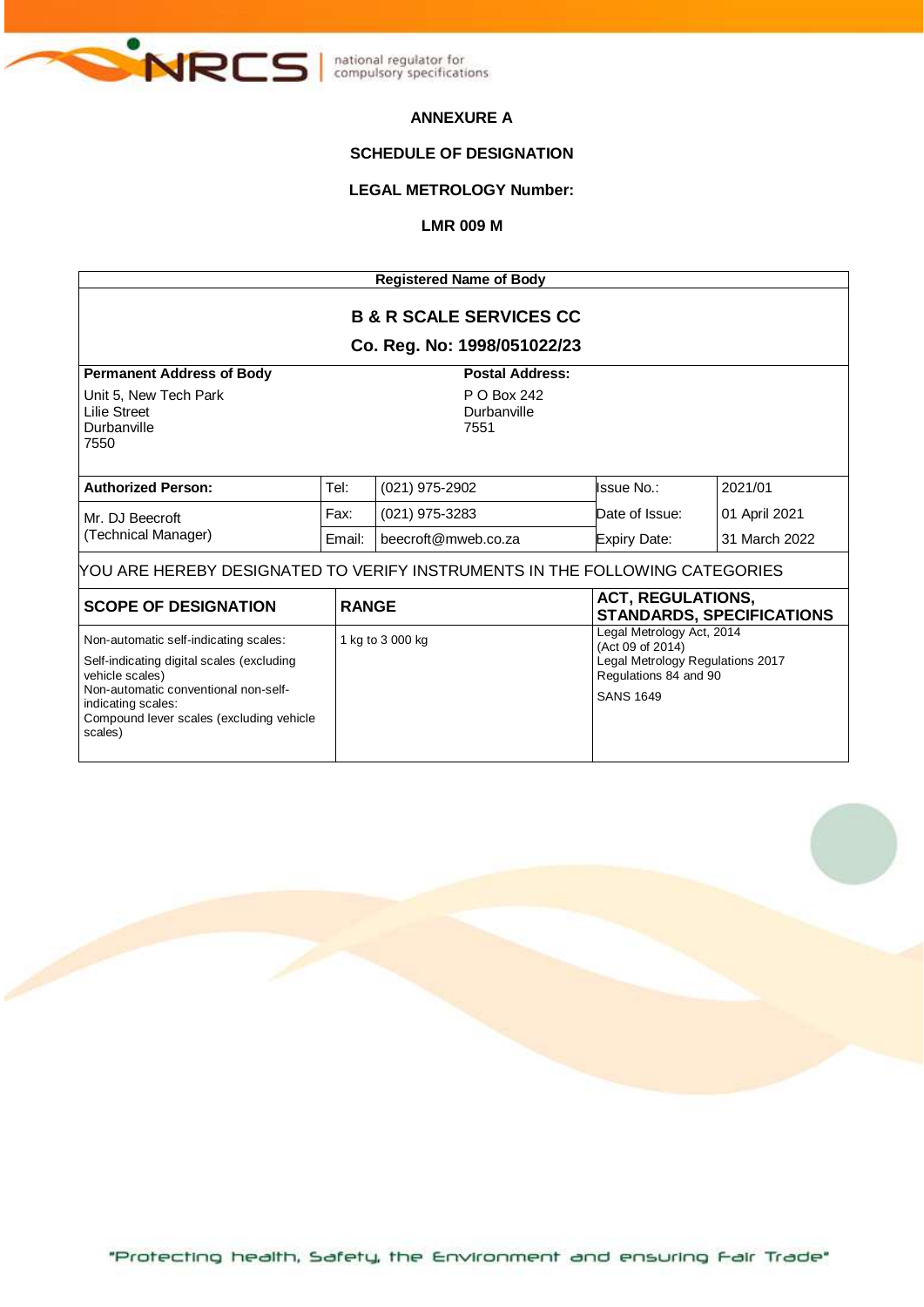

# **ANNEXURE B**

#### **LMR 009 M**

#### **List of Person Responsible for Repairs**

| No | <b>Name of Repairer</b> | <b>ID</b> number | <b>Repairer no</b> | Categories     |
|----|-------------------------|------------------|--------------------|----------------|
|    | Alan Arthur Beecroft    | 550510 5085 081  | PRM043             | MA1-MA2: E1-E2 |
|    | David John Beecroft     | 531025 5046 086  | PRM044             | MA1-MA2: E1-E2 |